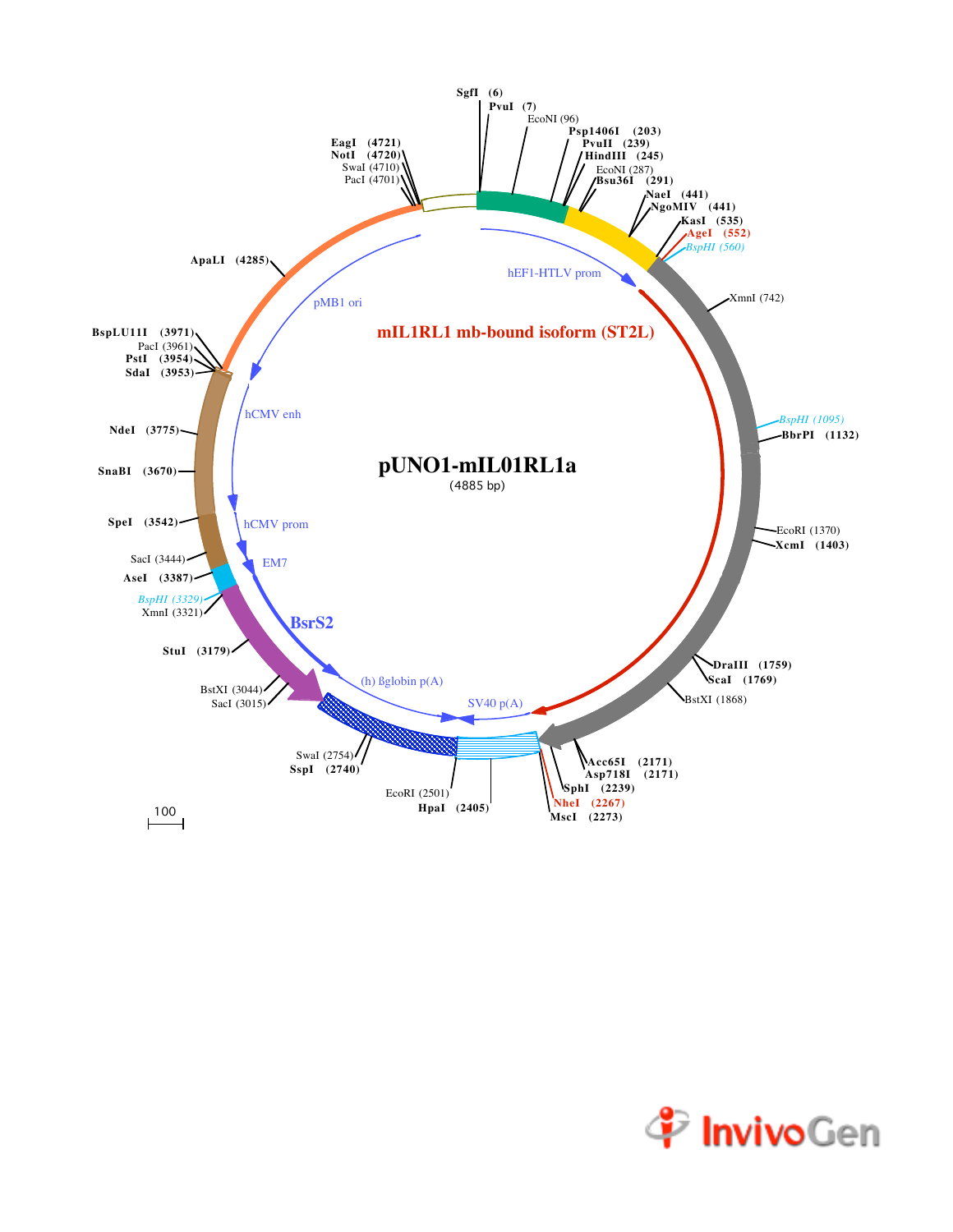**PvuI (7)**

EcoNI (96)

GGATCTGCGATCGCTCCGGTGCCCGTCAGTGGGCAGAGCGCACATCGCCCACAGTCCCCGAGAAGTTGGGGGGAGGGGTCGGCAATTGAACG GGTGCCTA 1 101 GAGAAGGTGGCGCGGGGTAAACTGGGAAAGTGATGTCGTGTACTGGCTCCGCCTTTTTCCCGAGGGTGGGGGAGAACCGTATATAAGTGCAGTAGTCGCC GTGAACGTTCTTTTTCGCAACGGGTTTGCCGCCAGAACACAGCTGAAGCTTCGAG GGGCTCGCATCTCTCCTTCACGCGCCCGCCGCCCTACCTGAGGCC 201 301 GCCATCCACGCCGGTTGAGTCGCGTTCTGCCGCCTCCCGCCTGTGGTGCCTCCTGAACTGCGTCCGCCGTCTAGGTAAGTTTAAAGCTCAGGTCGAGACC GGGCCTTTGTCCGGCGCTCCCTTGGAGCCTACCTAGACTCAGCCGGCTCTCCACGCTTTGCCTGACCCTGCTTGCTCAACTCTACGTCTTTGTTTCGTTT 401 TCTGTTCTGCGCCGTTACAGATCCAAGCTGTGACCGGCGCCTACCTGAGATCACCGGTCATCATGATTGACAGACAGAGAATGGGACTTTGGGCTTTGGC 501 AATTCTGACACTTCCCATGTATTTGACAGTTACGGAGGGCAGTAAATCGTCCTGGGGTCTGGAAAATGAGGCTTTAATTGTGAGATGCCCCCAAAGAGGA 601 701 CGCTCGACTTATCCTGTGGAATGGTATTACTCAGATACAAATGAAAGTATTCCTACTCAAAAAAGAAATCGGATCTTTGTCTCAAGAGATCGTCTGAAGT TTCTACCAGCCAGAGTGGAAGACTCTGGGATTTATGCTTGTGTTATCAGAAGCCCCAACTTGAATAAGACTGGATACTTGAATGTCACCATACATAAAAA 801 901 GCCGCCAAGCTGCAATATCCCTGATTATTTGATGTACTCGACAGTACGTGGATCAGATAAAAATTTCAAGATAACGTGTCCAACAATTGACCTGTATAAT 1001 TGGACAGCACCTGTTCAGTGGTTTAAGAACTGCAAAGCTCTCCAAGAGCCAAGGTTCAGGGCACACAGGTCCTACTTGTTCATTGACAACGTGACTCATG 1101 ATGATGAAGGTGACTACACTTGTCAATTCACACACGTGGAGAATGGAACCAACTACATCGTGACCGCCACCAGATCATTCACAGTTGAAGAAAAAGGCTT TTCTATGTTTCCAGTAATTACAAATCCTCCATACAACCACACAATGGAAGTGGAAATAGGAAAACCAGCAAGTATTGCCTGTTCAGCTTGCTTTGGCAAA 1201 1301 GGCTCTCACTTCTTGGCTGATGTCCTGTGGCAGATTAACAAAACAGTAGTTGGAAATTTTGGTGAAGCAAGAATTCAAGAAGAGGAAGGTCGAAATGAAA 1401 GTTCCAGCAATGACATGGATTGTTTAACCTCAGTGTTAAGGATAACTGGTGTGACAGAAAAGGACCTGTCCCTGGAATATGACTGTCTGGCCCTGAACCT 1501 TCATGGCATGATAAGGCACACCATAAG<u>A</u>CTGAGAAGGAAACCAACCAATTGATCACCGAAGCATCTACTACATAGTTGCTGGATGTAGTTTATTGCTAATG 1601 TTTATCAATGTCTTGGTGATAGTCTTAAAAGTGTTCTGGATTGAGGTTGCTCTGTTCTGGAGAGATATAGTGACACCTTACAAAACCCGGAACGATGGCA 1701 AGCTCTACGATGCGTACATCATTTACCCTCGGGTCTTCCGGGCGAGCGCGGCGGAACCCACTCTGTGGAGTACTTTGTTCACCACACTCTGCCCGACGT 1801 TCTTGAAAATAAATGTGGCTACAAATTGTGCATTTATGGGAGAGACCTGTTACCTGGGCAAGATGCAGCCACCGTGGTGGAAAGCAGTATCCAGAATAGC 1901 AGAAGACAGGTGTTTGTTCTGGCCCCTCACATGATGCACAGCAAGGAATTTGCCTACGAGCAGGAGATTGCTCTGCACAGCGCCCTCATCCAGAACAACT 2001 CCAAGGTGATTCTTATTGAAATGGAGCCTCTGGGTGAGGCAAGCCGACTACAGGTTGGGGACCTGCAAGATTCTCTCCAGCATCTTGTGAAAATTCAGGG 2101 GACCATCAAGTGGAGGGAAGATCATGTGGCCGACAAGCAGTCTCTAAGTTCCCAAATTCTGGAAGCATGTGAGGTACCAAATGCCAGTGCCAGAAAGAGCC TCCAAGACGGCATCTGTTGCGGCTCCGTTGAGTGGCAAGGCATGCTTAGACCTGAAACACTTTTGAAGCTAGCTGGCCAGACATGATAAGATACATTGAT 2201 2301 GAGTTTGGACAAACCACAACTAGAATGCAGTGAAAAAAATGCTTTATTTGTGAAATTTGTGATGCTATTGCTTTATTTGTAACCATTATAAGCTGCAATA 2401 AACAAGTTAACAACAACAATTGCATTCATTTTATGTTTCAGGTTCAGGGGGAGGTGTGGGAGGTTTTTTTAAAGCAAGTAAAACCTCTACAAATGTGGTAT M I D R Q R M G L W A L A 1 I L T L P M Y L T V T E G S K S S W G L E N E A L I V R C P Q R G 47 PRS TYP VEWYYS DTNESIPT Q KRN RIFV SRD RLK F L P A R V E D S G I Y A C V I R S P N L N K T G Y L N V T I H K K P P S C N I P D Y L M Y S T V R G S D K N F K I T C P T I D L Y N W T A P V Q W F K N C K A L Q E P R F R A H R S Y L F I D N V T H 147 D D E G D Y T C Q F T H V E N G T N Y I V T A T R S F T V E E K G F 180 S M F P V I T N P P Y N H T M E V E I G K P A S I A C S A C F G K 213 G S H F L A D V L W Q I N K T V V G N F G E A R I Q E E E G R N E 247 280ÞS S S N D M D C L T S V L R I T G V T E K D L S L E Y D C L A L N L H G M I R H T I R L R R K Q P I D H R S I Y Y I V A G C S L L L M 347 F I N V L V I V L K V F W I E V A L F W R D I V T P Y K T R N D G 380NK L Y D A Y I I Y P R V F R G S A A G T H S V E Y F V H H T L P D V L E N K C G Y K L C I Y G R D L L P G Q D A A T V V E S S I Q N S R R Q V F V L A P H M M H S K E F A Y E Q E I A L H S A L I Q N N 447 480NS K V I L I E M E P L G E A S R L Q V G D L Q D S L Q H L V K I Q G T I K W R E D H V A D K Q S L S S K F W K H V R Y Q M P V P E R A 513 S K T A S V A A P L S G K A C L D L K H F • 547**SgfI (6) Psp1406I (203) PvuII (239) HindIII (245)** EcoNI (287) **Bsu36I (291) NaeI (441) NgoMIV (441) KasI (535) AgeI (552)** *BspHI (560)* XmnI (742) *BspHI (1095)* **BbrPI (1132)** EcoRI (1370) **XcmI (1403) DraIII (1759) ScaI (1769)** BstXI (1868) **Acc65I (2171) Asp718I (2171) SphI (2239) NheI (2267) MscI (2273) HpaI (2405)** EcoRI (2501)  $13$  $80 \text{ F}$  $113$  $313$  $413$ 

2501 GGAATTCTAAAATACAGCATAGCAAAACTTTAACCTCCAAATCAAGCCTCTACTTGAATCCTTTTCTGAGGGATGAATAAGGCATAGGCATCA**G**GGGCTG